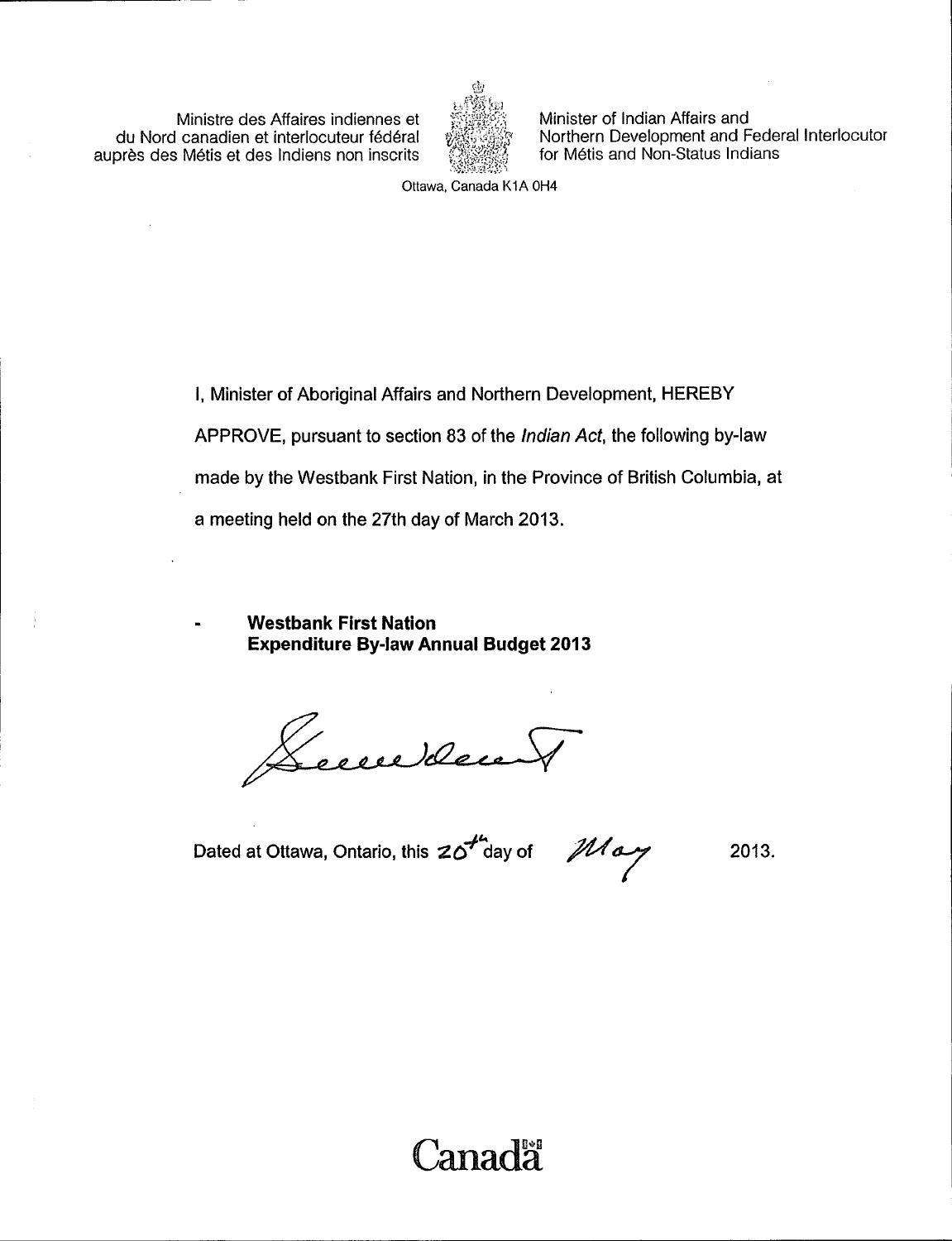## WESTBANK FIRST NATION STAFF REPORT TO COUNCIL

#### DATE PREPARED: March 16, 2013

### DATE OF COUNCIL MEETING: March 27, 2013

## PREPARED BY: ERNEST JACK SURVEYOR OF TAXES

## DEPARTMENT: FINANCE / TAXATION

#### Title of Report

Pursuant to s, 3.2 of the Westbank First Nation Expenditure Bylaw 1995, Westbank First Nation Chief and Council will add the Amending Bylaw as <sup>a</sup> schedule to the enacted Expenditure Bylaw

ISSUE: Pursuant to Section 3. 2 Westbank First Nation Taxation By -law 1995, on or before June 30 of each Fiscal Year, the Westbank First Nation will prepare the Annual Budget and will by by -law add the Annual Budget as <sup>a</sup> schedule to the enacted Expenditure By -law; and

RECOMMENDATION: Request that Westbank First Nation Chief and Council approve Bylaw 13 -TX -01 pursuant to section 3. 2 of the Westbank First Nation Expenditure Bylaw 1995, as it is required for the 2013 annual budget.

#### RESOLUTION:

X\_ Required ( if <sup>a</sup> hard copy resolution is required it must be attached)

#### Not Required

BACKGROUND: Pursuant to section 3.2 of the Westbank First Nation Expenditure Bylaw 1995, Westbank First Nation Chief and Council shall approve annual budget.

OPTIONS: That Westbank First Nation Chief and Council Approve Bylaw 13-TX-01 pursuant to section 3.2 of the WFN Expenditure Bylaw 1995 where Westbank First Nation Chief and Council shall approve annual tax budget.

| $\parallel$ Staff reports must be submitted to the Council Secretariat by the end of day on<br>the Wednesday preceding the date of the Council meeting. |                 |  |
|---------------------------------------------------------------------------------------------------------------------------------------------------------|-----------------|--|
| $\parallel$ Approved by Manager: $\Box$                                                                                                                 | Date: 03/1/2/12 |  |
| Reviewed by Council Secretariat:                                                                                                                        | Date:           |  |
| Approved by Director of Operations:                                                                                                                     | Date:           |  |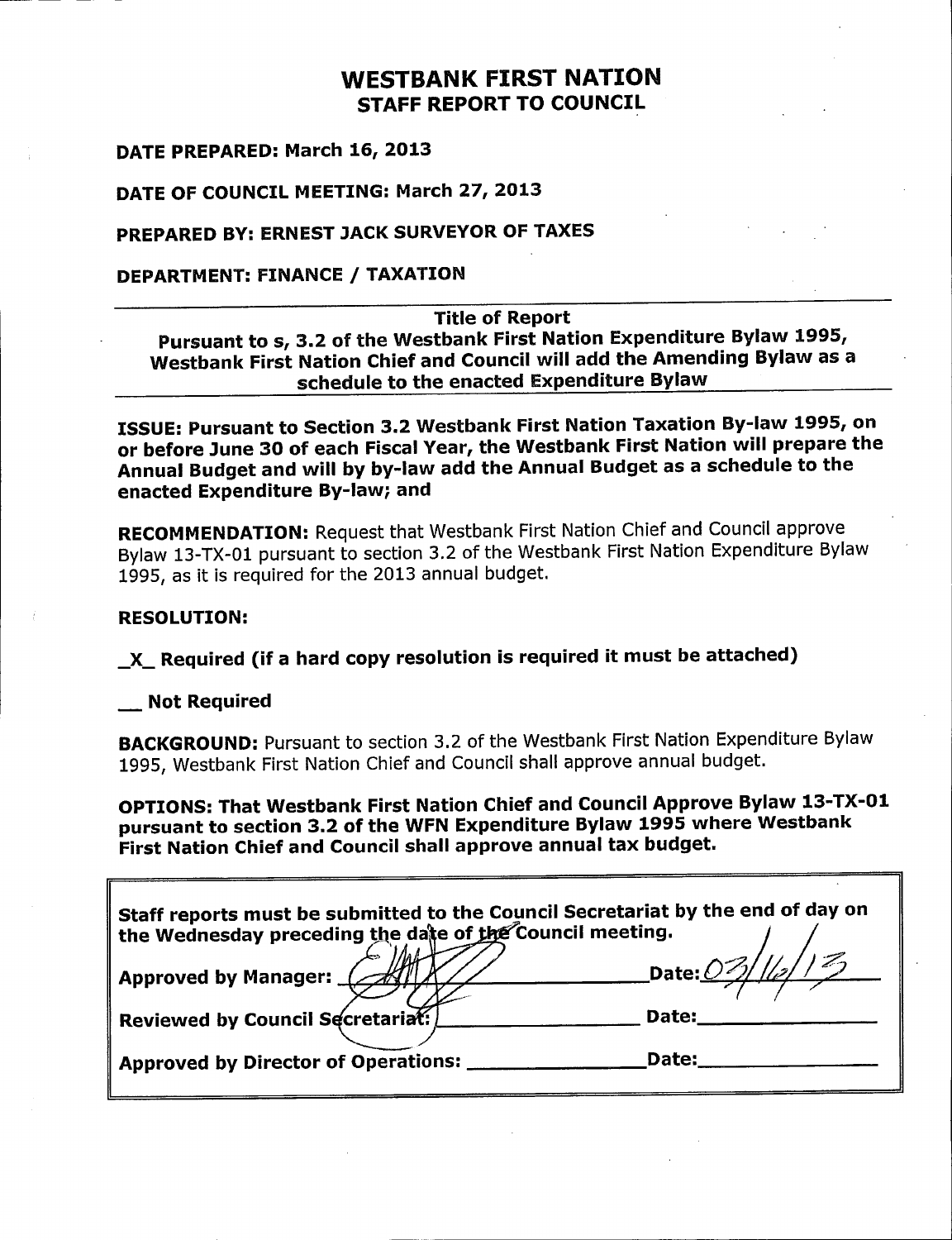#### WESTBANK FIRST NATION

#### By -law No. 13 -TX -01

#### BY -LAW TO AMEND THE WESTBANK FIRST NATION TAXATION EXPENDITURE BY -Law, 1995, PASSED BY CHIEF AND COUNCIL THE 6<sup>th</sup> DAY OF JUNE 1995 AND BY THE MINISTER OF INDIAN AFFAIRS AND NORTHERN DEVELOPMENT ON THE 24<sup>TH</sup> DAY OF OCTOBER, 1995.

#### WHEREAS:

The Westbank First Nation Expenditure By-law, 1995 was passed by Chief and Council of the Westbank First Nation in the best interest of the Band, as a by-law in accordance with section 83(2) of the Indian Act for the purpose of the expenditure of monies collected by the Westbank First Nation pursuant to Westbank First Nation Property Assessment and Taxation enabling by -laws as approved by the Minister, in accordance with section 83(1) of the Indian Act; and

#### WHEREAS:

Pursuant to Section 3.2 of the Westbank First Nation Taxation Expenditure By-law 1995, on or before June 30 of each Fiscal Year, the Westbank First Nation Council will prepare the Annual Budget and will, by by -law, add the Annual Budget as a schedule to the enacted Expenditure By -law; and

#### NOW THEREFORE BE IT HEREBY RESOLVED THAT:

The Westbank First Nation Council enacts the following amending By -law.

#### Short Title

This amending by-law may be cited as the "Expenditure By-law Annual Budget 2013".

- 1. That the following Schedule Expenditure By-law Annual Budget 2013 shall be added to the Westbank First Nation Taxation Expenditure By -law 1995;
- PASSED AND APPROVED by the Westbank First Nation Council at a duly convened meeting of the Westbank First Nation Council held at the Westbank First Nation Administration Office, Kelowna, British Columbia, -day of  $\mathcal{N}$  and 2013.

Councillor Michael De Guevara entry the Councillor Mick Werstik

Councillor Lorrie Hogaboam Councillor Councillor Christopher Derickson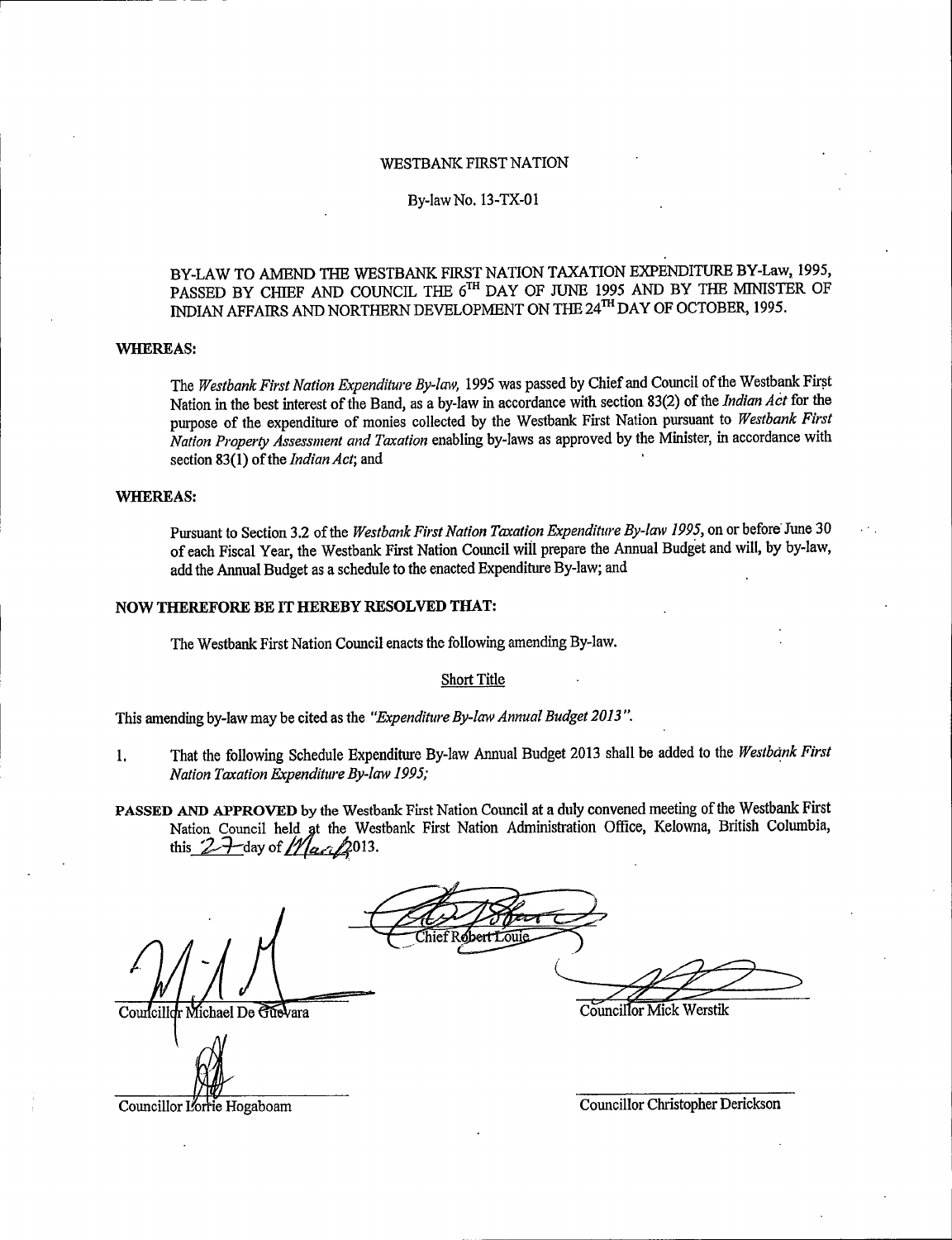| <b>WESTBANK FIRST NATION</b><br>PROPERTY TAXATION BUDGET, APRIL 1, 2013 - MARCH 31, 2014<br><b>COMPARATIVE</b> |                      |                      |                          |  |
|----------------------------------------------------------------------------------------------------------------|----------------------|----------------------|--------------------------|--|
|                                                                                                                |                      |                      |                          |  |
| <b>REVENUE</b>                                                                                                 |                      |                      |                          |  |
| <b>Taxation Revenue</b>                                                                                        | $-12,057,717$        | $-11,431,829$        | $-625,888$               |  |
| Penalties & Interest                                                                                           | $-160,000$           | $-130,000$           | $-30,000$                |  |
| Interest Earned on Bank Operating                                                                              | $-43,000$            | $-48,000$            | 5,000                    |  |
| Misc. Revenue                                                                                                  | $-11,000$            | $-2,000$             | $-9,000$                 |  |
| <b>Total Revenue</b>                                                                                           | $-12,271,717$        | $-11,611,829$        | $-659,888$               |  |
| Local Improvement Charge Bylaw 05-TX-03                                                                        | $-118,822$           | $-118,822$           | $\Omega$                 |  |
| Capital Projects Fund (LIC Bylaw 05-TX-03)                                                                     | 118,822              | 118,882              | $-60$                    |  |
| <b>EXPENDITURES</b>                                                                                            |                      | 60                   | $-60$                    |  |
| <b>WFN Home Owner Grants</b>                                                                                   | 1,450,000            | 1,450,000            | $\overline{\phantom{0}}$ |  |
| <b>General Government Services:</b>                                                                            |                      |                      |                          |  |
| Board of Review                                                                                                | 31,000               | 56,200               | $-25,200$                |  |
| LGS administration                                                                                             | 464,340              | 475,374              | $-11,034$                |  |
| Finance                                                                                                        | 604,000              | 467,000              | 137,000                  |  |
| <b>WFN General Administration</b>                                                                              | 1,265,000            | 1,137,000            | 128,000                  |  |
| Legislative                                                                                                    | 500,163              | 461,064              | 39,099                   |  |
| <b>Intergovernmental Affairs</b>                                                                               | 459,700              | 538,700              | $-79,000$                |  |
| <b>Advisory Council</b>                                                                                        | 55,050               | 54,550               | 500                      |  |
| <b>Community Services</b>                                                                                      | 37,500               | 10,000               | 27,500                   |  |
| Allowance for appeals                                                                                          | 200,000              | 200,000              | $\Omega$                 |  |
| <b>Total General Government Services</b>                                                                       | 3,616,753            | 3,399,888            | 216,865                  |  |
| <b>Protective Services</b>                                                                                     |                      |                      |                          |  |
| <b>Westside Fire Protection</b>                                                                                | 1,128,000            | 1,076,210            | 51,790                   |  |
| Law Enforcement                                                                                                | 232,495              | 196,000              | 36,495                   |  |
| Law Development                                                                                                |                      |                      |                          |  |
| <b>Residential Tenancy</b>                                                                                     | 38,439               | 35,000               | 3,439                    |  |
| <b>Total Protective Services</b>                                                                               | 1,398,934            | 1,307,210            | 91,724                   |  |
| <b>Recreation Services</b>                                                                                     |                      |                      |                          |  |
| Parks & Recreation                                                                                             | 465,594              | 440,000              | 25,594                   |  |
| <b>Total Recreation Services</b>                                                                               | 465,594              | 440,000              | 25,594                   |  |
|                                                                                                                |                      |                      |                          |  |
| <b>Collections for other Governments</b>                                                                       |                      |                      |                          |  |
| <b>BCAA</b>                                                                                                    | 150,000              | 139,230              | 10,770                   |  |
| Municipal Service Agrmt RDCO                                                                                   | 419,000              | 848,127              | $-429,127$               |  |
| <b>BC Transit Agreement</b>                                                                                    | 360,000              |                      | 360,000                  |  |
| Municipal Service Agrmt WEST KELOWNA                                                                           | 350,000              | 396,136              | $-46,136$                |  |
| <b>Tourism Westside</b>                                                                                        | 30,000               | 30,000               |                          |  |
| <b>Library Services</b><br><b>Total Collections for other Governments</b>                                      | 317,000<br>1,626,000 | 267,000<br>1,680,493 | 50,000<br>$-54,493$      |  |
|                                                                                                                |                      |                      |                          |  |
| <b>Community Development Services</b>                                                                          |                      |                      |                          |  |
| Asset Management Software                                                                                      | 25,000               | 25,000               | $\Omega$                 |  |
| Community Planning                                                                                             | 738,605              | 710,000              | 28,605                   |  |
| <b>Maintenance Services</b>                                                                                    | 515,831              | 484,178              | 31,653                   |  |
| <b>Total Community Development Services</b>                                                                    | 1,279,436            | 1,219,178            | 60,258                   |  |
| <b>Fiscal Services</b>                                                                                         |                      |                      |                          |  |
| Gallagher's Canyon reserve                                                                                     | 10,000               | 10,000               | 0                        |  |
| Stabilization Fund                                                                                             |                      |                      | $\Omega$                 |  |
| Capital Projects Fund                                                                                          | 1,200,000            | 1,145,000            | 55,000                   |  |
| Contingency Fund                                                                                               | 0                    | $-210,000$           | 210,000                  |  |
| Contingency Fund                                                                                               | 1,200,000            | 1,145,000            | 55,000                   |  |
| <b>Total Fiscal Services</b>                                                                                   | 2,410,000            | 2,090,000            | 320,000                  |  |
| <b>Environmental Health Services:</b>                                                                          |                      |                      |                          |  |
| Environmental Health & Emergency                                                                               | 25,000               | 25,000               | 0                        |  |
| <b>Total Environmental Health Services</b>                                                                     | 25,000               | 25,000               | $\bf{O}$                 |  |
| <b>Total Expenses:</b>                                                                                         | 12,271,717           | 11,611,829           | 659,888                  |  |
| Less interest and other revenues                                                                               | $-214,000$           | $-180,000$           | $-34,000$                |  |
| <b>TOTAL TAX REQUISITION</b>                                                                                   | 12,057,717           | 11,431,829           | 625,888                  |  |
|                                                                                                                |                      |                      |                          |  |